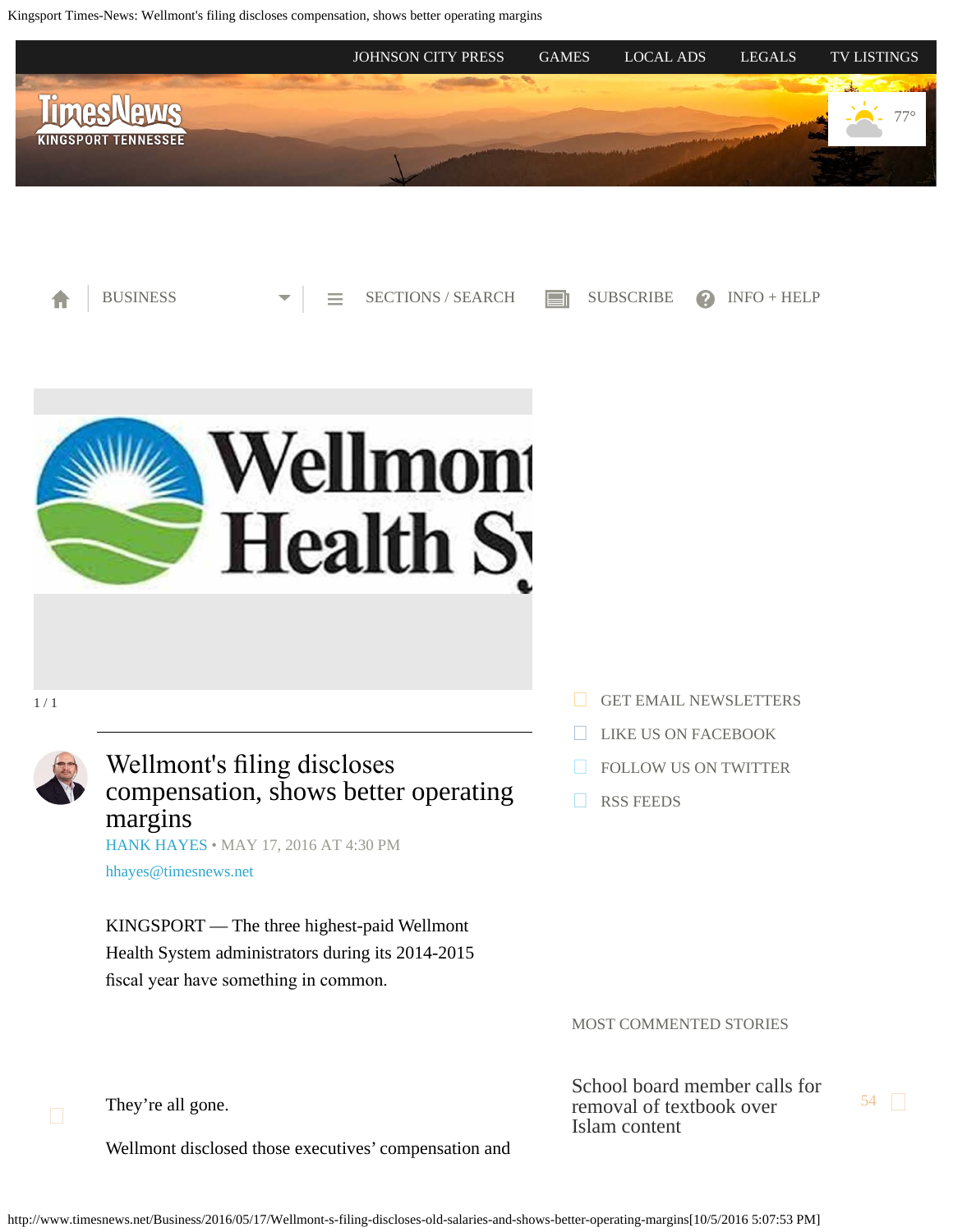$\Box$ 

 $\Box$ 

 $\Box$ 

other fnancial performance measures and activities in its most recent fling as a not-for-proft organization with the Internal Revenue Service.

In that fscal year, Wellmont President and CEO Margaret "Denny" DeNarvaez made \$2.6 million. That included about \$544,000 in base compensation, but she also entered into a confdential separation agreement in September 2014 and received \$1.7 million in severance pay. There were also other payments for earned incentive compensation, accrued vacation and reimbursement of relocation costs that were not considered "severance," according to the fling.

Her number two, Senior Vice President and Chief Operating Officer Tracey Moffatt, made more than \$600,000 during that fscal year, including about \$334,000 in base pay. Moffatt also entered into a separation agreement in October 2014 with \$275,000 in severance pay.

# FROM OUR PARTNERS: CEO PAY TAKES BIGG THE GREAT RECESSION



Last March, Wellmont announced Chief Financial Officer Alice Pope had accepted a position as CFO for HonorHealth in Scottsdale, Ariz. Pope, according to Wellmont's fling, received about \$518,000 during that fscal year, including approximately \$383,500 in base compensation.

[Bluff City student's mother](http://www.timesnews.net/Education/2016/09/27/Bluff-City-student-s-mother-decries-Islamic-history-in-seventh-grade-social-studies?ci=mostcommented&lp=2) [decries Islamic history in](http://www.timesnews.net/Education/2016/09/27/Bluff-City-student-s-mother-decries-Islamic-history-in-seventh-grade-social-studies?ci=mostcommented&lp=2) [seventh-grade social studies](http://www.timesnews.net/Education/2016/09/27/Bluff-City-student-s-mother-decries-Islamic-history-in-seventh-grade-social-studies?ci=mostcommented&lp=2)

[27](http://www.timesnews.net/Education/2016/09/27/Bluff-City-student-s-mother-decries-Islamic-history-in-seventh-grade-social-studies?ci=mostcommented&lp=2#comments)  $\Box$ 

 $16$ 

 $15$ 

 $12$ 

 $9$ 

[East Tennessee's largest](http://www.timesnews.net/Community/2016/09/23/East-Tennessee-s-largest-Confederate-flag-to-be-unveiled-Saturday-in-Blountville?ci=mostcommented&lp=3) [Confederate fag to be](http://www.timesnews.net/Community/2016/09/23/East-Tennessee-s-largest-Confederate-flag-to-be-unveiled-Saturday-in-Blountville?ci=mostcommented&lp=3) [unveiled Saturday in](http://www.timesnews.net/Community/2016/09/23/East-Tennessee-s-largest-Confederate-flag-to-be-unveiled-Saturday-in-Blountville?ci=mostcommented&lp=3) **[Blountville](http://www.timesnews.net/Community/2016/09/23/East-Tennessee-s-largest-Confederate-flag-to-be-unveiled-Saturday-in-Blountville?ci=mostcommented&lp=3)** 

[Islam removed from draft](http://www.timesnews.net/Education/2016/09/25/Islam-removed-from-draft-Tenn-7th-grade-social-studies-standards?ci=mostcommented&lp=4) [Tenn. 7th grade social studies](http://www.timesnews.net/Education/2016/09/25/Islam-removed-from-draft-Tenn-7th-grade-social-studies-standards?ci=mostcommented&lp=4) [standards](http://www.timesnews.net/Education/2016/09/25/Islam-removed-from-draft-Tenn-7th-grade-social-studies-standards?ci=mostcommented&lp=4)

[Plan to refurbish Church](http://www.timesnews.net/Community/2016/10/03/Plan-in-the-works-to-refurbish-Church-Circle?ci=mostcommented&lp=5) [Circle is in the works](http://www.timesnews.net/Community/2016/10/03/Plan-in-the-works-to-refurbish-Church-Circle?ci=mostcommented&lp=5)  $14 \Box$  $14 \Box$ 

[Bringing home the bacon:](http://www.timesnews.net/Law-Enforcement/2016/09/28/Bringing-home-the-bacon-Mount-Carmel-BMA-reacts-to-fugutive-pig-with-ordinance-proposal?ci=mostcommented&lp=6) [Mount Carmel BMA reacts to](http://www.timesnews.net/Law-Enforcement/2016/09/28/Bringing-home-the-bacon-Mount-Carmel-BMA-reacts-to-fugutive-pig-with-ordinance-proposal?ci=mostcommented&lp=6) [fugutive pig with ordinance](http://www.timesnews.net/Law-Enforcement/2016/09/28/Bringing-home-the-bacon-Mount-Carmel-BMA-reacts-to-fugutive-pig-with-ordinance-proposal?ci=mostcommented&lp=6) [proposal](http://www.timesnews.net/Law-Enforcement/2016/09/28/Bringing-home-the-bacon-Mount-Carmel-BMA-reacts-to-fugutive-pig-with-ordinance-proposal?ci=mostcommented&lp=6)

[ETSU student in gorilla mask](http://www.timesnews.net/Local/2016/09/28/ETSU-student-in-gorilla-mask-with-bananas-nooses-charged-after-Black-Lives-Matter-face-off?ci=mostcommented&lp=7) [with bananas, nooses charged](http://www.timesnews.net/Local/2016/09/28/ETSU-student-in-gorilla-mask-with-bananas-nooses-charged-after-Black-Lives-Matter-face-off?ci=mostcommented&lp=7) [after Black Lives Matter face](http://www.timesnews.net/Local/2016/09/28/ETSU-student-in-gorilla-mask-with-bananas-nooses-charged-after-Black-Lives-Matter-face-off?ci=mostcommented&lp=7)[off](http://www.timesnews.net/Local/2016/09/28/ETSU-student-in-gorilla-mask-with-bananas-nooses-charged-after-Black-Lives-Matter-face-off?ci=mostcommented&lp=7)

## KINGSPORT TIMES NEWS VIDEOS



[TDOT](http://videos.timesnews.net/timesnews/niw6po?v=autoplay_postroll&e=e0018&opn=right_rail_embed) [Commissioner](http://videos.timesnews.net/timesnews/niw6po?v=autoplay_postroll&e=e0018&opn=right_rail_embed) [John Schroer](http://videos.timesnews.net/timesnews/niw6po?v=autoplay_postroll&e=e0018&opn=right_rail_embed) [responds to](http://videos.timesnews.net/timesnews/niw6po?v=autoplay_postroll&e=e0018&opn=right_rail_embed) [questions...](http://videos.timesnews.net/timesnews/niw6po?v=autoplay_postroll&e=e0018&opn=right_rail_embed)



**[Jackson](http://videos.timesnews.net/timesnews/cfygm7?v=autoplay_postroll&e=e0018&opn=right_rail_embed) [Elementary](http://videos.timesnews.net/timesnews/cfygm7?v=autoplay_postroll&e=e0018&opn=right_rail_embed)** [School fifth](http://videos.timesnews.net/timesnews/cfygm7?v=autoplay_postroll&e=e0018&opn=right_rail_embed) [grader](http://videos.timesnews.net/timesnews/cfygm7?v=autoplay_postroll&e=e0018&opn=right_rail_embed) [Chrishyra...](http://videos.timesnews.net/timesnews/cfygm7?v=autoplay_postroll&e=e0018&opn=right_rail_embed)

#### FEATURED JOBS

10.04.16 Johnson City, TN

**Service Tech** Confidential 10.04.16 | Kingsport, TN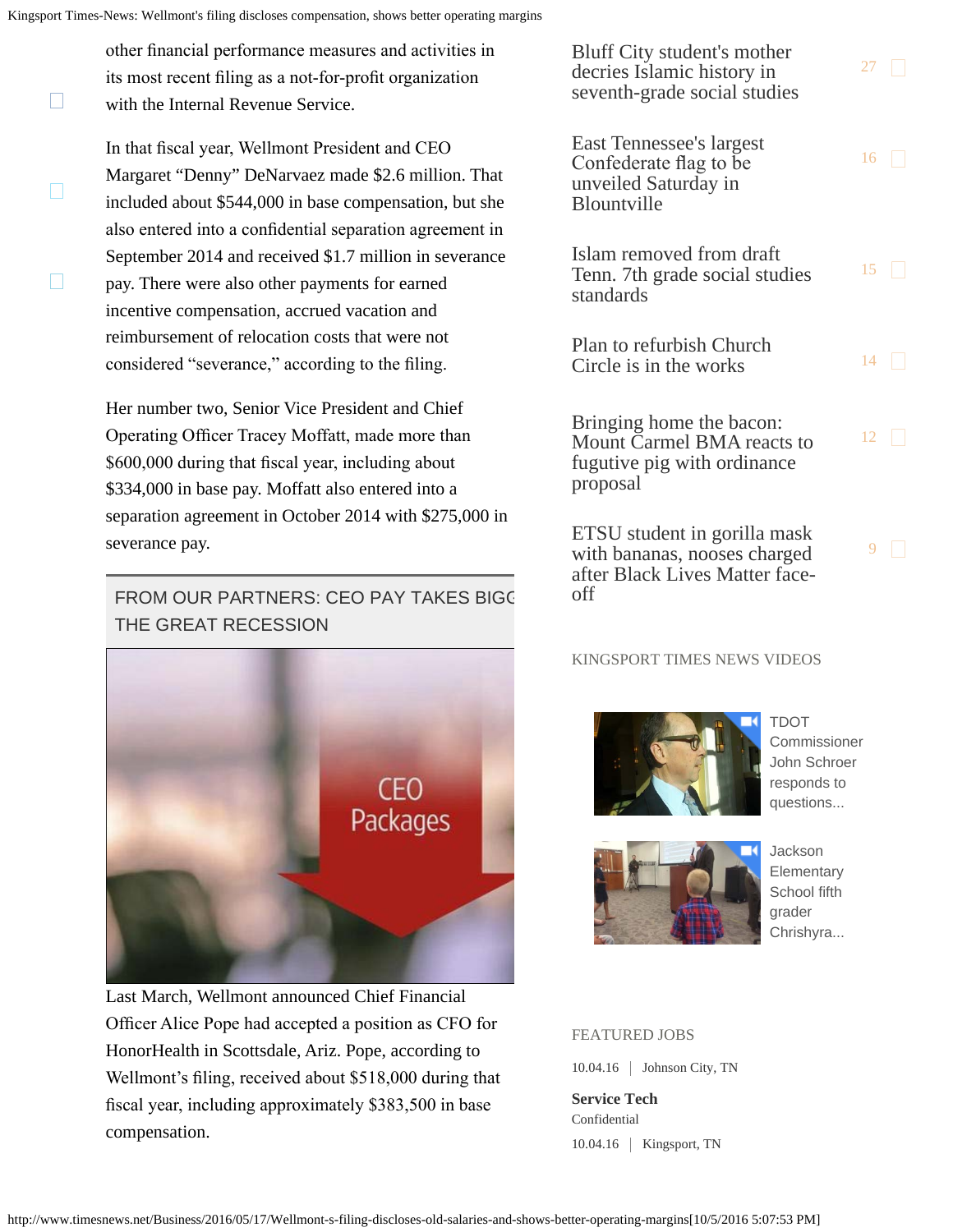Kingsport Times-News: Wellmont's filing discloses compensation, shows better operating margins

Taking over for DeNarvaez was President and CEO Bart Hove, who made about \$420,900 during the fscal year, including \$315,000 in base compensation, according to the fling. If a planned Wellmont-Mountain States Health Alliance merger is approved in Tennessee and Virginia, Hove is slated to be the number two leader in the new organization's executive team.

Wellmont also reported \$694.1 million in total revenue for the period, up from \$675.4 million the previous year. Program service revenue was up more than \$20 million. Investment income was up slightly. Revenue from contributions and grants moved from about \$948,000 to more than \$2.7 million.

Salaries, other compensation and benefts paid to all Wellmont employees also moved from \$257.7 million in the previous year to \$263.5 million.

The fling also disclosed that most Wellmont Board of Directors, including Times-News Publisher Keith Wilson, receive no compensation from the organization.

Wellmont reported it provided airplane travel for its executives through partial ownership of an aircraft, but sold its ownership interest in September 2014.

"On occasion, travel was provided for executives and their companions for personal use," Wellmont noted. "Wellmont Health System followed IRS guidelines and included the appropriate amounts in their taxable compensation."

During that fscal year, Wellmont also disclosed it had provided country club memberships to DeNarvaez, Moffatt and Hove.

In fscal year 2015, Wellmont said it provided \$72.9 million in uncompensated care. The health system also donated more than \$288,000 to community organizations such as the Children's Miracle Network, United Way, Susan G. Komen for the Cure and the American Cancer Society.

Wellmont conducted a community health needs

## **AEMTS & Paramedics**

SULLIVAN COUNTY EMS 10.03.16 | Kingsport, TN

**RN - Johnson City, TN**

GASTROINTESTINAL ASSOCIATES OF NORTHEAST TENNESSEE, [C, TINA HOLLANDSWORTH

10.03.16 Tn-Tri-Cities

#### **caregivers**

HOME AND SENIOR CARE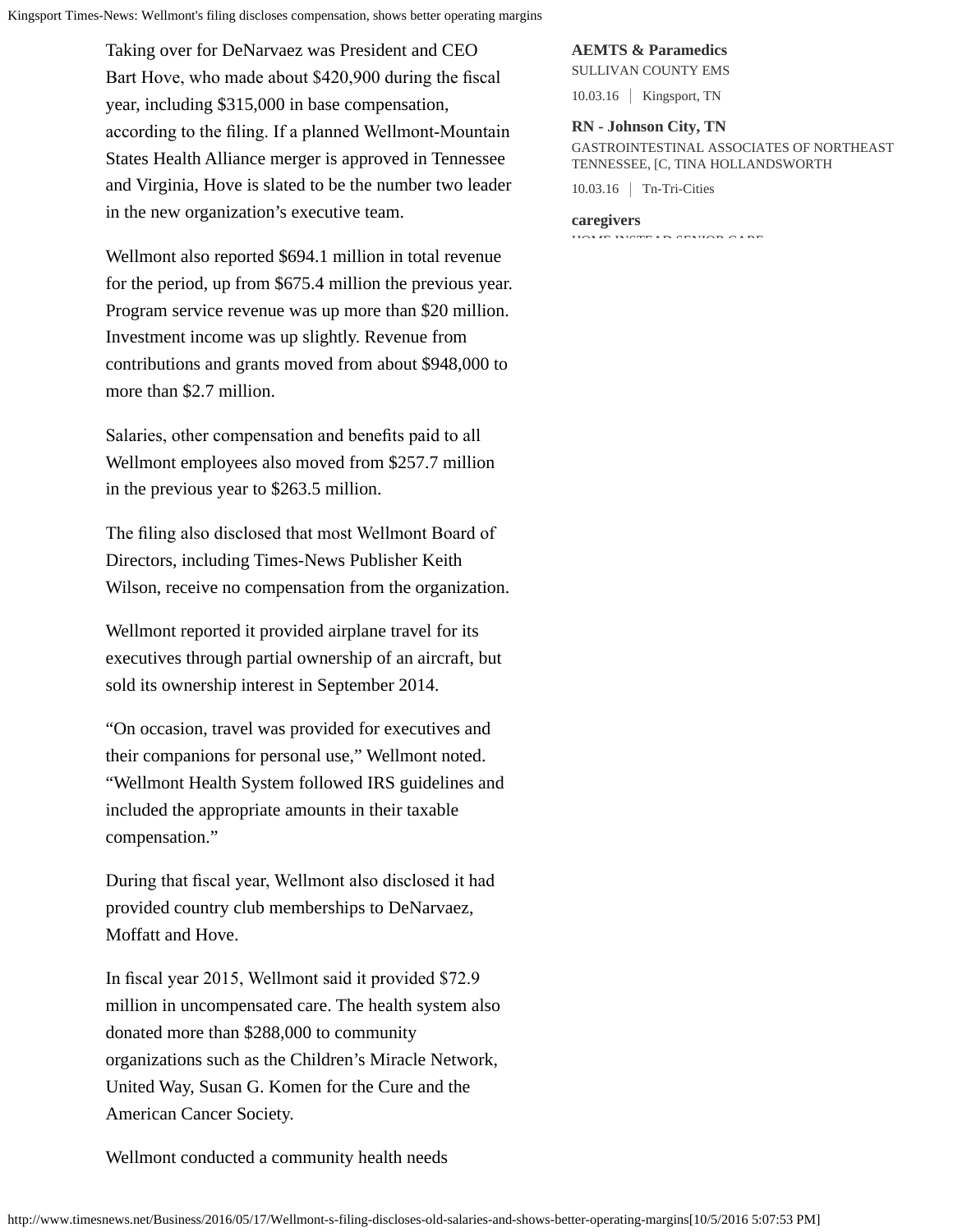assessment during the fling period and its key fndings were the "lack of sufficient psychiatric health and dental care" — things that fall outside the core business and mission of the health system.

"To help meet these needs, Wellmont Health System will continue to strengthen our partnerships and continuum of care opportunities with area health departments, federally qualifed health centers and Frontier Health, the region's leading provider of behavioral health services," the fling noted.

Wellmont said it is mindful of its responsibility as one of the region's largest employers.

"Six thousand four hundred twenty nine families count on us for their livelihoods," the fling concluded. "Cities and counties throughout our service area rely on us as a driver of economic development. It is our duty as a corporate citizen to support those endeavors and causes that improve the quality of life in our region. And we also recognize it is our responsibility to care for those in need — regardless of their ability to pay."

Wellmont's service area includes a half dozen hospitals serving Northeast Tennessee and Southwest Virginia with more than 1,000 licensed beds. Its primary service area has a population of about 362,500 people, while a secondary service area holds more than 450,000. Approximately 17 percent of its patients are Medicaid recipients and 10 percent are uninsured. Two counties, Hawkins in Tennessee and Lee in Virginia, are designated as medically underserved areas.

# Recommended for You

Powered by **W** 

# **PROMOTED CONTENT ON TIMES NEWS**

[How to Experience](http://www.timesnews.net/promoted?prx_t=zlUCABAYJAt_IDA&ntv_fr)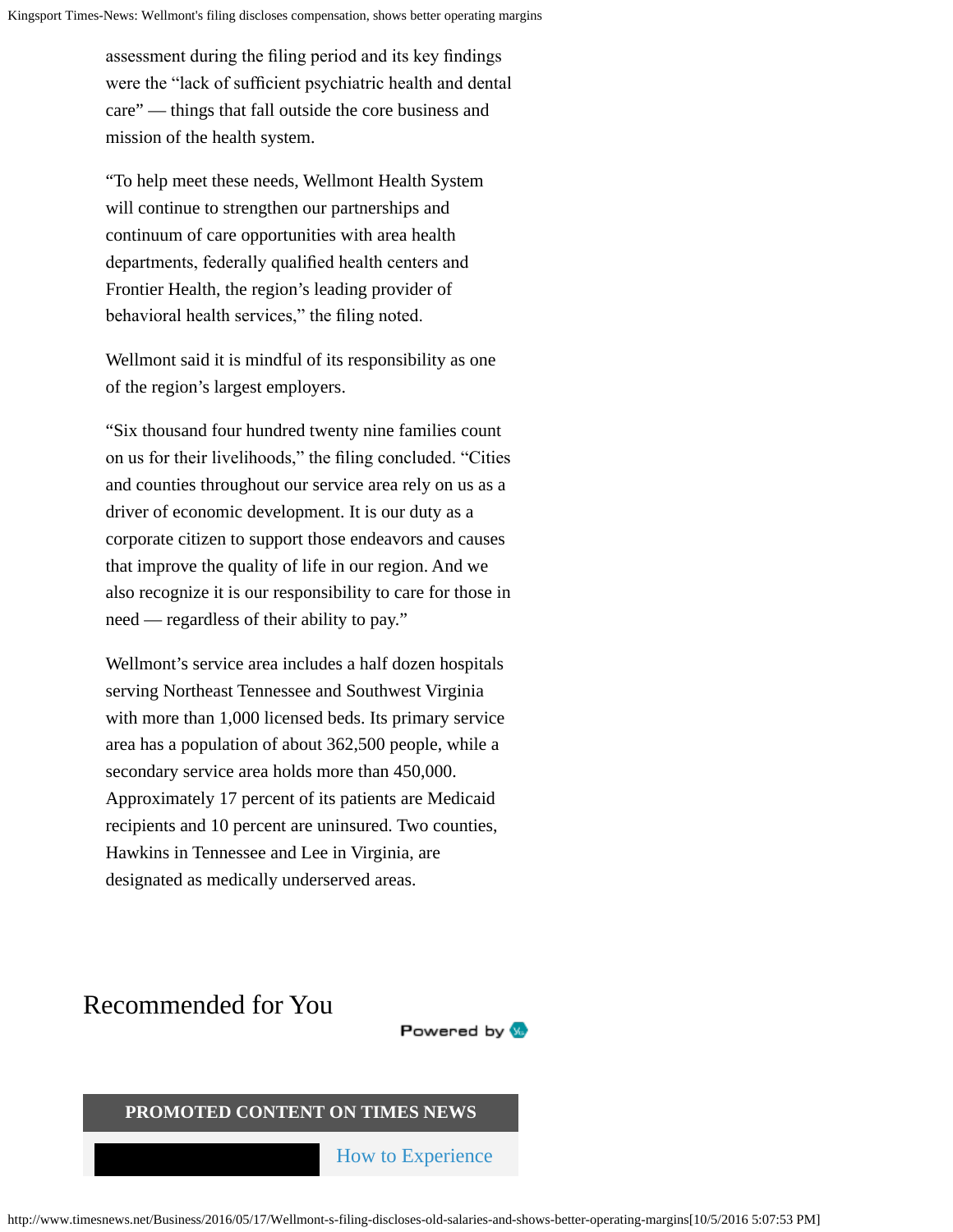

**BY [GREENBRIER COUNTY CVB](http://www.timesnews.net/promoted?prx_t=zlUCABAYJAt_IDA&ntv_fr)**

Sure, you hear a lot about the farm-to-table movement, but in the Greenbrier Valley, West Virginia it's a way of life. In fact, they've been Farm to Table...





### **[George Ohwell](https://disqus.com/by/disqus_c8xz6Xh04O/)** • [5 months ago](#page-0-0)

I don't see how these Chief Officers can get by on so little, really. How banal. Compared to Denny's severance Moffatt really got undercut on that package. They truly work so so hard for just so little.

 $1 \Box$  $1 \Box$   $\Box$  • [Reply](http://disqus.com/embed/comments/?base=default&version=451b054ca2771ef5448b21578a611652&f=sngkingsport&t_i=%2FBusiness%2F2016%2F05%2F17%2FWellmont-s-filing-discloses-old-salaries-and-shows-better-operating-margins&t_u=http%3A%2F%2Fwww.timesnews.net%2FBusiness%2F2016%2F05%2F17%2FWellmont-s-filing-discloses-old-salaries-and-shows-better-operating-margins&t_d=Wellmont) • Share ›